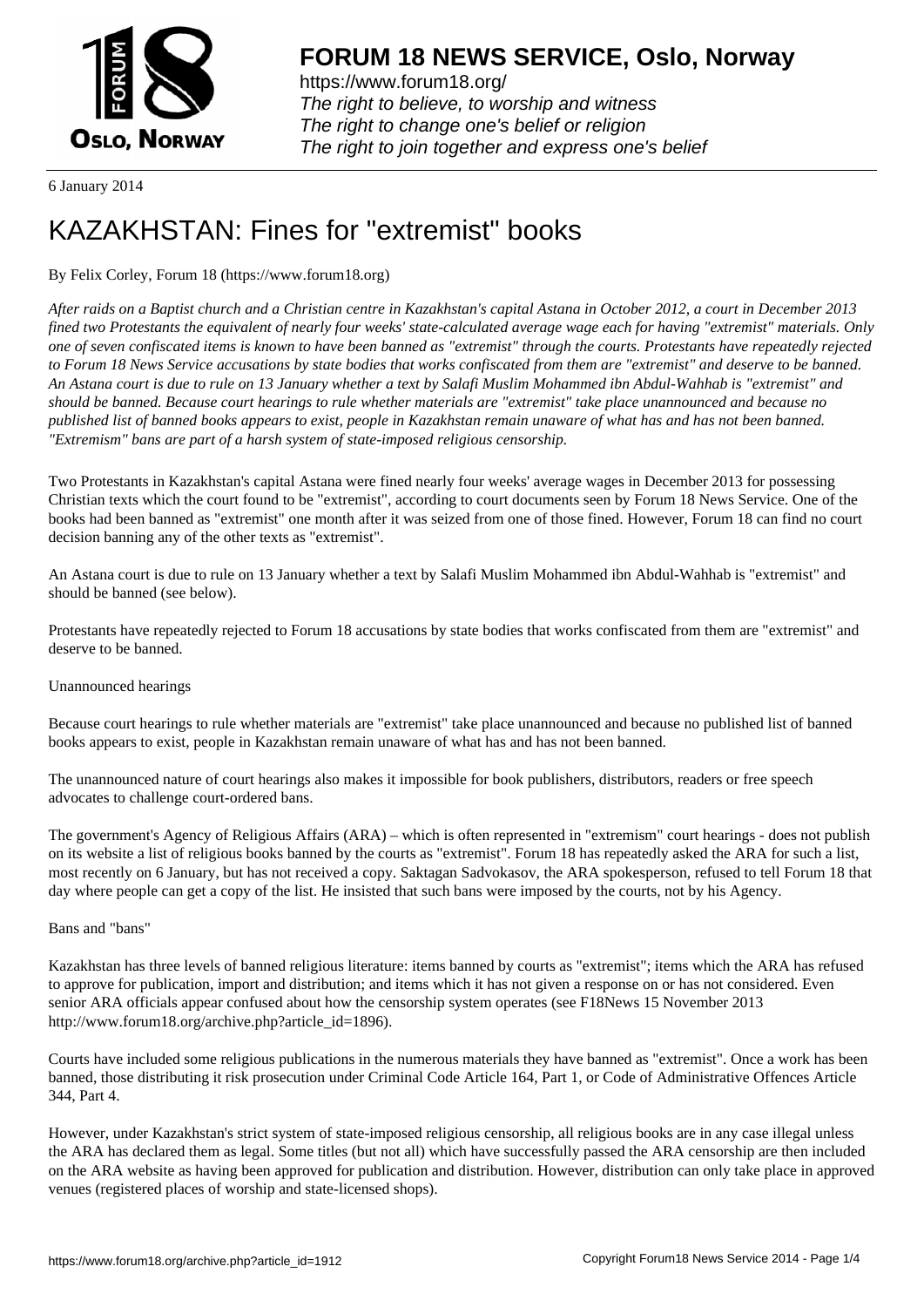not been returned three months later. The shop owner is to be brought to court for selling religious materials without the required state licence (see F18News 8 January 2014 http://www.forum18.org/archive.php?article\_id=1913).

#### Raids and literature seizures

Prosecutors raided two Protestant organisations in Astana in October 2012. During the raid on the Bible League of Kazakhstan, they seized the computer belonging to its head, Igor Voronenko. During the raid on one of the city's Baptist churches, they seized copies of five books, according to separate court decisions seen by Forum 18.

Both raids were part of the same criminal case against retired Presbyterian Pastor Bakhytzhan Kashkumbayev. Under arrest since 17 May 2013, the 67-year-old pastor remains in the medical unit of Astana's Investigation Prison (see F18News 15 November 2013 http://www.forum18.org/archive.php?article\_id=1896). The criminal case against him appears to have been completed and he is likely to face trial soon. A charge of distributing "extremist" materials appears to be part of the charges (see F18News 22 January 2014 http://www.forum18.org/archive.php?article\_id=1918).

Following the October 2012 raids, both Voronenko and Baptist pastor Gennadi Vrublevsky were accused of distributing "extremist" literature. Prosecutors deemed that their actions should not be subject to Criminal Code Article 164, Part 1. This punishes "inciting religious hatred", among other offences, with a fine or a prison term of up to seven years.

Prosecutors instead brought cases against Voronenko and Pastor Vrublevsky under Administrative Code Article 344, Part 4. This punishes "production, storage, import, transport and distribution" of non-media publications containing "propaganda or agitation for a violent change to the constitutional order, violation of Kazakhstan's territorial integrity, subversion of state security, war or the incitement of social, racial, ethnic, religious, class or clan discord, the cult of brutality, violence and pornography" with fines of 50 to 200 Monthly Financial Indicators (MFIs).

At separate hearings on 7 December 2013, Judge Beibit Nurzhan of Astana's Specialised Inter-District Administrative Court found them guilty and fined each 50 MFIs, 86,550 Tenge (3,500 Norwegian Kroner, 400 Euros or 550 US Dollars). This represents nearly four weeks' average wage for each, according to the government's Statistics Agency. Voronenko and Pastor Vrublevsky both admitted that they had the specified literature, according to the court decisions.

Voronenko and Pastor Vrublevsky chose not to appeal against the judgments and reluctantly paid the fines in the hope that they can avoid further pressure from the state, Protestants who asked not to be identified for fear of state reprisals told Forum 18 from Astana.

"Signs of ethnic and religious hatred"?

Voronenko was accused of having in his computer two "extremist" Russian-language works: "Conversation with Muslims about Christ 1, 2, 4, 5, 6, 7, and 8", and "How to Talk to Muslims about the Gospels". Prosecutors insisted that an "expert analysis" No. 756 of 18 March 2013 had found that these works "contain signs of ethnic and religious hatred and enmity and statements on the superiority of the Christian religion and the inferiority of the Islamic religion".

The 12-page "expert analysis" (seen by Forum 18) was prepared by Berik Manakhayev of the Astana Judicial Expert Analysis Centre under the Justice Ministry and university lecturer Tatyana Lipina. Both "experts" have completed religious studies courses.

Voronenko told the court he did not know that these texts had been banned and that having them in his computer was illegal. The court ordered that in addition to his fine, his computer should be reformatted to remove all material on it before it is returned to him.

Pastor Vrublevsky was accused of possessing five "extremist" books, four in Russian and one in Kazakh: "Healing the Broken Family of Abraham" by American Protestant Don McCurry and "Israel and the Kingdom of Islam" by the late German Protestant Ernst Schrupp, as well as "The Call for the Great Commission", "Islam and Occultism" and "Questions which Demand an Answer".

The court decision said "expert analysis" No. 5225 of 27 September 2013 (replicating the comments in the 18 March 2013 analysis) had found that the books "contain signs of ethnic and religious hatred and enmity and statements on the superiority of the Christian religion and the inferiority of the Islamic religion". It does not reveal who wrote the "expert analysis".

The freedom to make claims about the relative merits or demerits of religious or non-religious views is a central part of freedom of religion or belief.

The court decision says that the Baptist congregation's books are to be confiscated, but does not reveal what should then happen to them. In three administrative cases in 2013 known to Forum 18, courts ordered confiscated religious books (including Bibles) to be destroyed, although in one of the cases the destruction order was overturned after widespread public outrage (see F18News 15 November 2013 http://www.forum18.org/archive.php?article\_id=1896).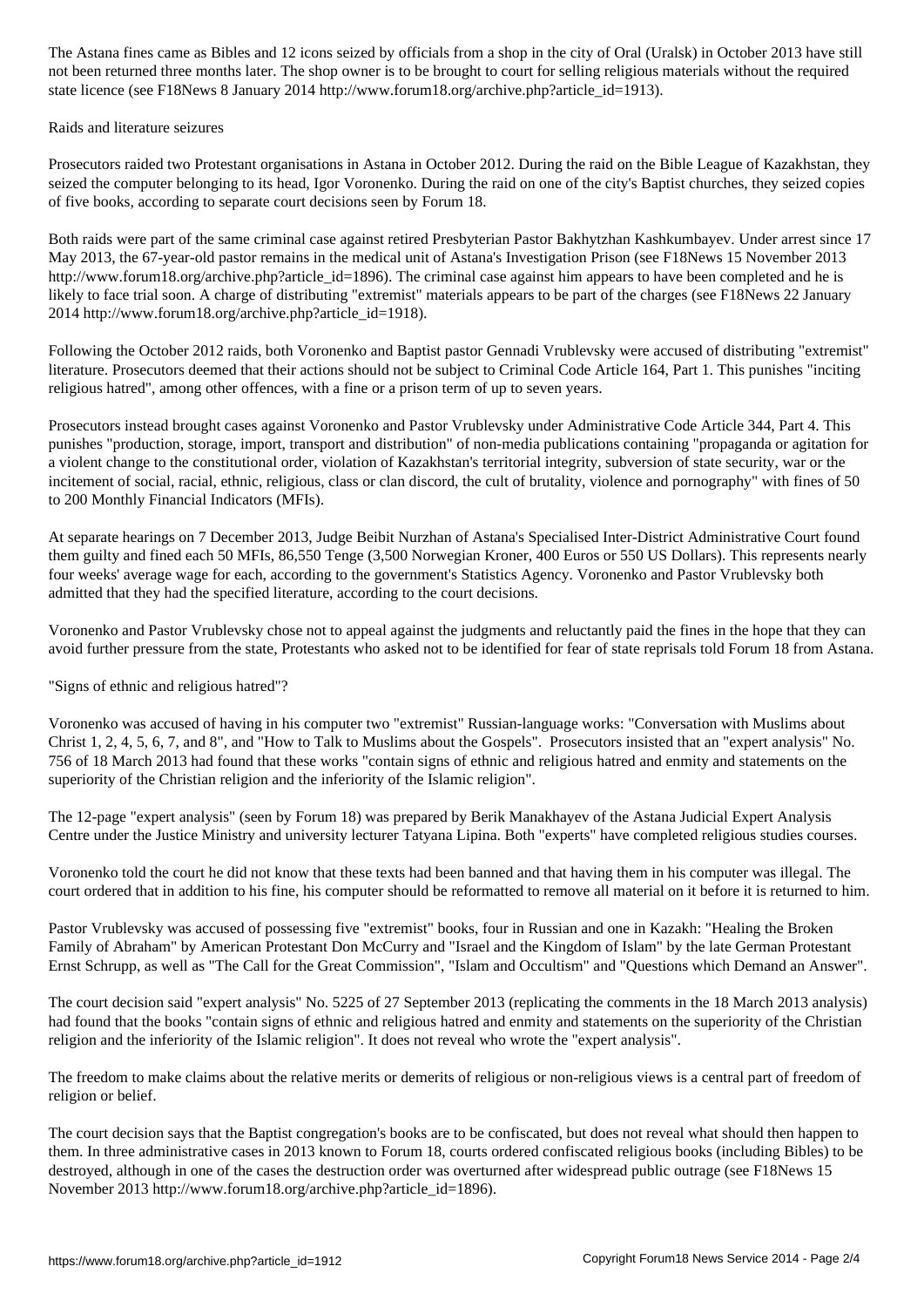The Russian translation of "Healing the Broken Family of Abraham" is the only religious book known to have been banned as "extremist" in Kazakhstan. On 22 November 2012 Almaty's Almaly District Court No. 2 banned its publication, import and distribution in Kazakhstan. It found that the book contains "elements of incitement to religious hatred and discord" (see F18News 9 October 2013 http://www.forum18.org/archive.php?article\_id=1885).

It remains unclear why Pastor Vrublevsky was punished for having McCurry's book, as it was not banned by a court until a month after the book was seized from him in the raid. The "expert analyses" have not been published and, to Forum 18's knowledge, none of the other texts have been banned as "extremist" by a court.

The cases against Voronenko and Pastor Vrublevsky were prepared by Astana's Almaty District Prosecutor's Office official Gaukhar Saparbayeva. Despite repeated calls, Forum 18 was unable to reach her on 6 January. One of her colleagues said she has temporarily been assigned to the city Prosecutor's Office. Messages sent to her went unanswered.

Judge Nurzhan refused to respond to any questions on the cases. "I have no right to answer any questions by telephone," he told Forum 18 from Astana on 6 January and put the phone down.

# Investigations

Other religious writings are being investigated for possible banning as "extremist". On 28 December 2013, Judge Maiya Galiyeva of Astana's Saryarka District Court set 13 January 2014 for the hearing to determine whether a Russian translation of the work "Explanation of the Three Fundamental Principles of Islam" is "extremist", according to court documents seen by Forum 18. The book – at least part of which was written by the Salafi Muslim Mohammed ibn Abdul-Wahhab, who helped found a precursor to the present-day kingdom of Saudi Arabia – is 543 pages and was published in Cairo in 2008.

Invited to the hearing of the suit – brought by Akmola Transport Prosecutor's Office – are the National Security Committee secret police, the Interior Ministry, the Justice Ministry, the Transport Ministry and the Agency of Religious Affairs. Also invited is Aidos Akhmetov, a resident of Astana. Forum 18 has been unable to find out whether he is the owner of a copy seized by prosecutors or has some other involvement in the case.

The telephones of the Transport Prosecutor's Office went unanswered each time Forum 18 called on 6 January.

#### Websites banned

Courts have also banned many websites and webpages as "extremist". Two webpages by Christians making often trenchant criticisms of Islam, as well as an article by a Muslim criticising democracy, have also been banned as "extremist" (see F18News 15 November 2013 http://www.forum18.org/archive.php?article\_id=1896).

Other websites and webpages banned relate to bomb-making or violent jihad.

# Ban fails

However, not all attempts to ban religious publications succeed, Forum 18 notes. Astana's Prosecutor tried to ban as "extremist" a Kazakh translation of the Turkish book "The Religion of Islam" by Osman Karabiyik. Two "expert analyses" it ordered – of 11 July 2011 and 20 March 2012 – found "signs of extremism" in this and another work. A 21 December 2012 "expert analysis", by contrast, failed to find any "extremism".

On 25 December 2012, Judge Miras Satybaldin of Astana's Saryarka District Court rejected the Prosecutor's Suit. The Prosecutor appealed against the decision. At a 13 June 2013 hearing at Astana Appeal Court, the original rejection of the suit was upheld, according to the decision seen by Forum 18. Unusually for such banning hearings, the publisher – Turkestan Cultural Fund – was represented (their representative was also the book's translator).

At both hearings, "specialists" from the Agency of Religious Affairs insisted that the books did not contain incitement to hatred on grounds of religion, social origin or ethnicity. Ainur Abdirasilkyzy, head of the Agency's Religious "Expert" Analysis Department, told the appeal hearing that the Agency had commissioned its own "expert analysis" of "The Religion of Islam" to check that it did not incite "inter-religious enmity".

Abdirasilkyzy explained to the court that it is the role of her Department to check religious literature. "When signs of extremism are discovered, materials are sent to the National Security Committee and Interior Ministry for the adoption of appropriate measures to ban the given materials," she told the court. (END)

Reports on freedom of thought, conscience and belief in Kazakhstan can be found at